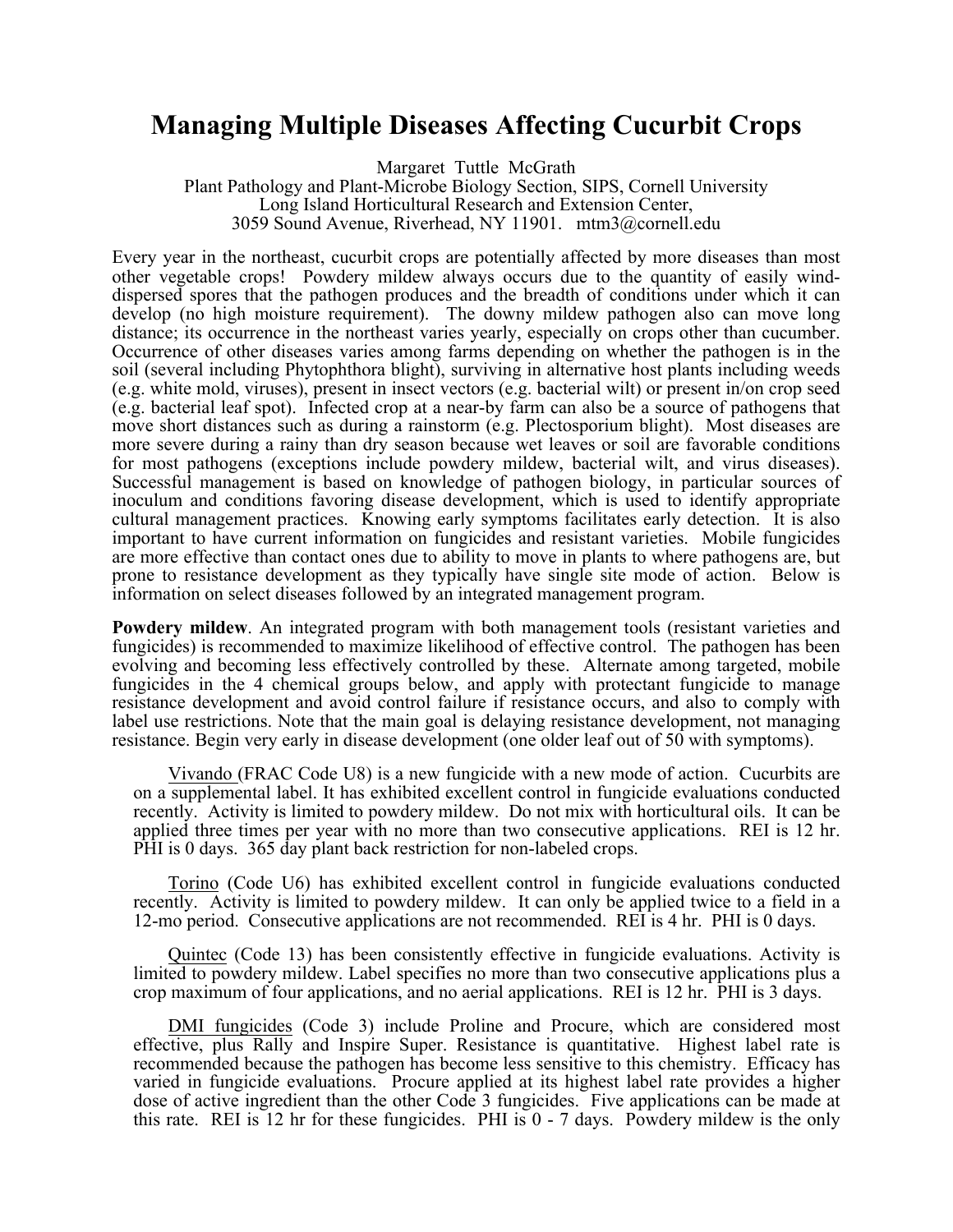labeled cucurbit disease for these fungicides, except for Proline, which is labeled for Fusarium, and Inspire Super, which contains another active ingredient (Code 7 and 9, respectively) and are labeled for additional diseases.

Carboxamide fungicides (Code 7) could be included in the program used sparingly. Resistant pathogen strains have been detected, and are likely the reason efficacy has varied. Cross resistance was documented between Pristine and Merivon, the products registered for use on all cucurbits, but not with Luna fungicides, which therefore will be the best choice once labeled for this use in NY. Carboxamides are labeled for additional diseases. REI is 12 hr. PHI is 1 day.

Resistance continues to be very common to MBC fungicides (FRAC code 1; Topsin M) and QoI fungicides (Code 11; Quadris, Cabrio and Flint); therefore these are not recommended.

There are several protectants for powdery mildew, including chlorothalonil, sulfur, copper, botanical and mineral oils, and several biopesticides.

**Phytophthora blight**. This destructive disease has more been severe recently in areas where there were intensive rainfall events, which created unusually favorable conditions. A key to successfully managing this disease is managing soil moisture to avoid saturated conditions. Achieving this is difficult when rainfall amounts are large. Another key has been fungicides registered in recent years with targeted activity for pathogens in this biological group (Oomycetes). Information about these follows section on downy mildew. These are considered the reason many growers recently have been effectively managing Phytophthora blight. A preventive fungicide program is considered essential. Ineffective control with fungicides has been associated with poor application timing in some fields (application missed when rain began before expected) while in others favorability of environmental conditions seemed to have been too great. Development of fungicide resistance is a concern with all targeted fungicides due to single site mode of action; therefore, alternation amongst chemistry is recommended. Resistance to Ranman has been detected in the southeastern US. Protectant fungicides, such as coppers, are not sufficiently effective to be recommended alone for Phytophthora blight; however, they are useful tank-mixed with targeted fungicides to manage resistance.Presidio has a long rotational interval of 18 months for non-labeled crops, which can be a constraint on its utility; however, most vegetable crops plus wheat and corn are now on the primary or supplemental labels.

Biopesticides There are several products (Actinovate, Double Nickel, Regalia, RootShield, Serenade ASO, SoilGard, Bio-Tam, etc.) that can be applied to soil pre-transplant, at planting, and via drip to manage the blight pathogen, *Phytophthora capsici*, in the root and crown zone and to induce resistance (Regalia). Most of these biopesticides can also be applied to foliage.

Typically Phytophthora blight begins to develop in low areas where water drainage is poor, but symptoms have been found first in sloped areas. This documents the need to look throughout a crop for symptoms and not focus exclusively on low areas. It is better to avoid planting low areas. While crops planted in a field lacking the pathogen (based on crop and disease history) typically will be free of Phytophthora blight, this is not absolute. The pathogen can be moved between farms via water and in soil on equipment. Two cultural practices that have proved useful are biofumigation and deep zone reduced tillage. Biofumigation can be accomplished by growing a biofumigant mustard cover crop typically in early spring, chopping into small pieces 4-6 weeks after onset of flowering, and immediately incorporating the mustard, then sealing the soil surface with a culti-packer and irrigation. At least 7 days afterwards, lightly disk then plant.

**Downy mildew** is primarily managed with fungicides. Cucumbers with a new source of resistance are becoming available. Some suppression, albeit variable, can be obtained with varieties bred to be resistant to pathogen strains present before 2004. An integrated program with fungicides applied to resistant varieties is recommend. As with powdery mildew, fungicide resistance is also a concern with the downy mildew pathogen and therefore the fungicide program recommended is also targeted, mobile fungicides applied in alternation based on FRAC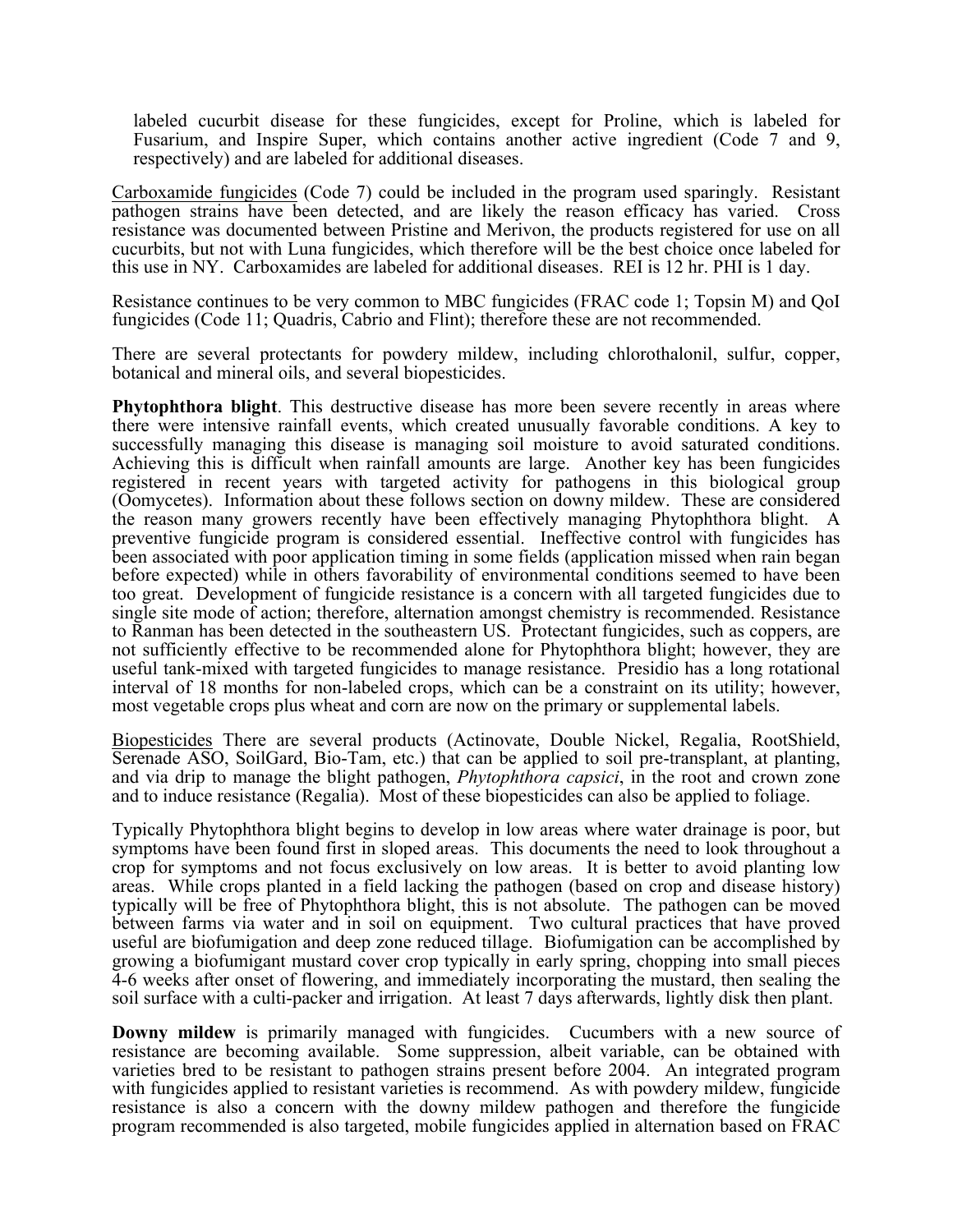Code (see list below) on a weekly schedule and tank mixed with a protectant fungicide (chlorothalonil or mancozeb) beginning very early in disease development.

An important tool for determining when fungicide application is warranted is the forecast web site for this disease at http://cdm.ipmpipe.org. Cucurbit plants are susceptible to downy mildew from emergence; however, this disease usually does not start to develop in the northeast until later in crop development when the pathogen is dispersed by wind into the region. The forecast program monitors where the disease occurs and predicts where the pathogen likely will be successfully spread. The pathogen needs living cucurbit crops to survive, thus it cannot survive where it is cold during winter. The risk of downy mildew occurring throughout the eastern USA is forecast and posted three times a week. Forecasts enable timely fungicide applications. Label directions for some fungicides state to begin use before infection or disease development. The forecasting program helps ensure this is accomplished. Growers can subscribe to receive customizable alerts by e-mail or text message. Information is also maintained at the forecast web site of cucurbit crop types being affected by downy mildew. This is important because the pathogen exists as pathotypes that differ in their ability to infect the various crops. All pathotypes can infect cucumber; some also can infect melons and squashes are susceptible to others. Success of the forecast system depends on knowledge of where downy mildew is occurring; therefore prompt reporting of outbreaks by growers is critical.

## **Fungicides for Phytophthora blight (PB) and/or downy mildew (DM):**

Orondis (FRAC Code U15). Under review for NYS registration.

Presidio (43). Recommended used early in the season for PB when DM not a concern. No longer reliably effective for DM due to resistance. Apply no more than 4 times in a season with at most 2 consecutive applications. Must be applied with another fungicide.

Ranman (21). Use organosilicone surfactant when water volumes are less than 60 gallons per acre. REI is 12 hr. PHI is 0 day. Apply no more than 6 times in a season with no more than 3 consecutive applications.

Zing! and Gavel (22). These are the only products that have a targeted fungicide and a protectant fungicide (chlorothalonil or mancozeb). Only Gavel is labeled for PB as well as DM. REI is 12 hr for Zing! and 48 hr for Gavel. PHI is 0 and 5 days, respectively. Apply no more than 8 times in a season with no more than 2 in succession. Limit total use with all products used to 1.6 lb zoxamide and 9.44 lb chlorothalonil per acre per season. The amount of chlorothalonil in an application of Zing! (1.18 lb/A) is less than the highest label rate of chlorothalonil fungicides for downy mildew (1.5 lb/A) and is below the range for other diseases including powdery mildew  $(1.5{\text -}2.25 \text{ lb/A})$ . Increasing the amount of chlorothalonil applied is prudent for these diseases. To obtain an application rate of 1.5-2.25 lb/A chlorothalonil, tank mix Bravo WeatherStik at 0.43-1.43 pt/A with Zing!.

Zampro (40, 45) and Revus (40). While in the same fungicide chemical group, there is indication they may have slightly different mode of action, thus there may be benefit to using one for the first application of a product in this group in a fungicide program and then switching to the other product later in the program. REI is 12 hr. PHI is 0 day. Apply no more than 3 times (4 for Revus) in a season with no more than 2 consecutive applications (none with Revus). Revus must be applied with a spreading/penetrating type adjuvant. Zampro cannot be used in Suffolk and Nassau counties (Long Island).

Ariston, Curzate or Tanos (27). These have some curative activity (up to 2 days under cool temperatures) but limited residual activity (about 3-5 days). They can be a good choice when it was not possible to apply fungicide at the start of a high risk period when temperature is below 80 F. Apply another targeted fungicide 3-5 days later. Curzate and Tanos must be tank-mixed with a protectant; Ariston also contains chlorothalonil. REI is 12 hr. PHI is 3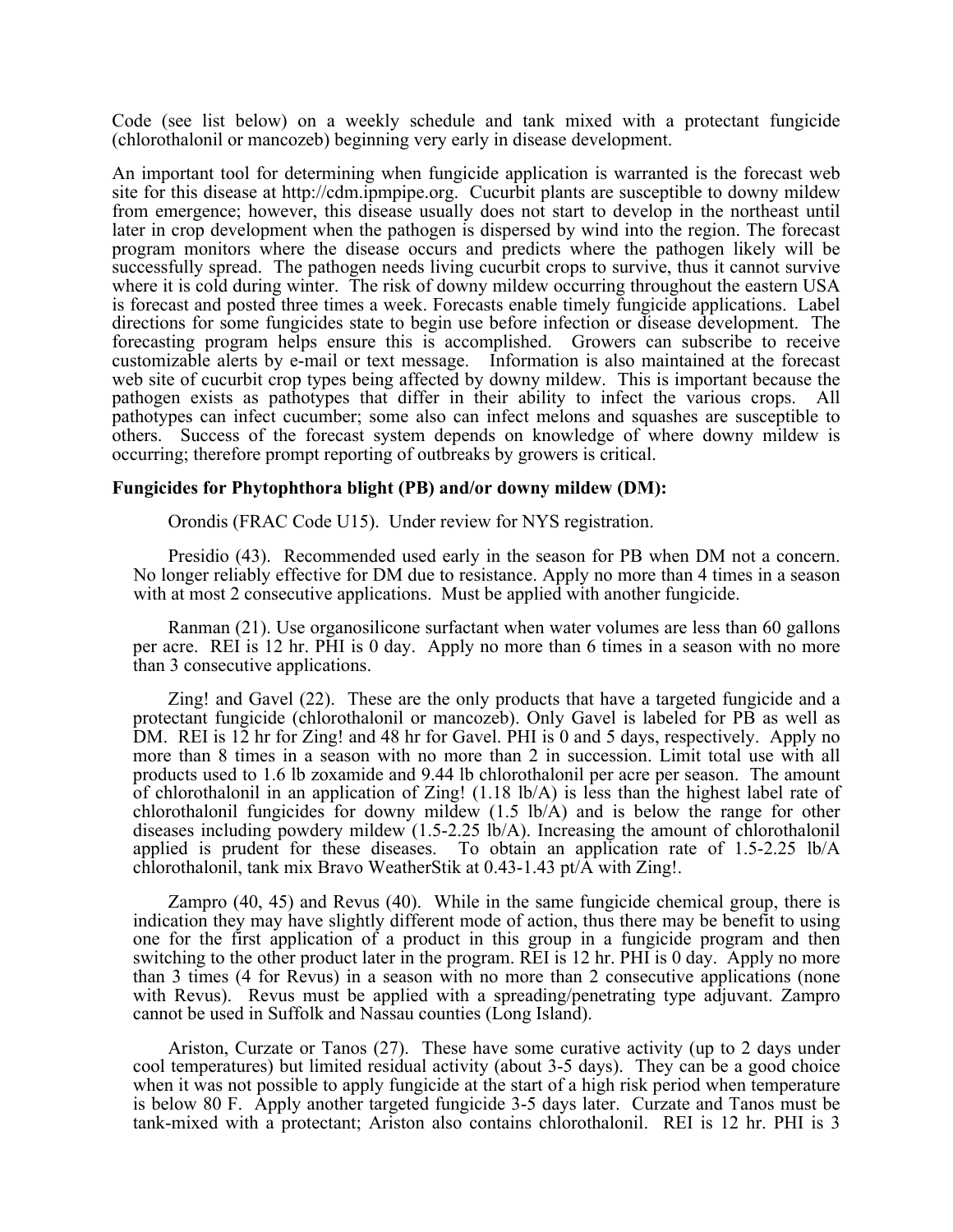days. Apply no more than 4 times in a season (6-9 for Curzate depending on rate); no consecutive applications of Tanos are permitted. Ariston and Curzate are not labeled for PB.

Phosphorous acid fungicides (33). There are numerous products (e.g. Agri-Fos, Fosphite, K-Phite, Phostrol, ProPhyt, Rampart), all effective only for PB. They are recommended used at a low label rate tank mixed with the targeted fungicides listed above for PB.

*Recommended protectant fungicides*. Chlorothalonil and mancozeb are the main protectant fungicides for DM and PB. Copper is also good for PB, but isn't very effective for DM.

No longer recommended for DM. Resistance to mefenoxam (e.g. Ridomil) and to strobilurins (Cabrio) is sufficiently common that fungicides with these ingredients, which use to be highly effective, are now ineffective for DM. Resistance to Previcur Flex is also suspected based on poor efficacy in recent fungicide evaluations; it was ineffective when tested in central NY in 2016. These fungicides are not labeled for PB.

**Bacterial leaf spot**. Primarily affects pumpkin. Pathogen can be seed-borne and survives in crop debris. Rain provides favorable conditions for pathogen dispersal and infection. Rotate, clean equipment between fields, do not work when leaves are wet, use drip irrigation, apply copper fungicide, and incorporate infested debris right after harvest.

**Plectosporium blight**. This disease is more common when weather is rainy providing favorable conditions. Rotate, clean equipment between fields, apply chlorothalonil before rain, and incorporate infested debris right after harvest.

## *Integrated Management Program for Diseases of Cucurbit Crops:*

**Sign up for alerts about downy mildew occurrence** at http://cdm.ipmpipe.org before the season starts. Monitor this site during the season for information on outbreaks and crops affected.

**Select resistant varieties.** See vegetablemdonline.ppath.cornell.edu/Tables/TableList.htm.

**Use fungicide-treated seed and/or seed that has been tested for pathogens.** FarmMore commercial seed treatment also has an insecticide. Alternaria leaf blight, angular leaf spot, anthracnose, damping-off, Fusarium wilt, gummy stem blight/black rot, scab, Septoria leaf spot.

**Rotate land** to control diseases caused by pathogens that can survive in soil or on weeds in hedge rows, which include Alternaria leaf blight, anthracnose, angular leaf spot, bacterial leaf spot, Fusarium crown and fruit rots, Fusarium wilt, gummy stem blight/black rot, Phytophthora blight, Plectosporium blight, scab, Sclerotinia white mold, Septoria leaf spot, and viruses (which can survive in weeds).

**Select a well-drained site** to manage damping-off, Phytophthora blight, and scab.

**Minimize leaf wetness.** Select a site with good air movement and overhead irrigate when leaves will have time to dry before evening dew period to manage foliar diseases.

## **Physically separate cucurbit plantings.**

**Avoid moving infested soil into clean fields.** Work last in fields where pathogens occur that survive in soil, then clean equipment before working in fields where these diseases haven't occurred (see list under rotate above). Apply pesticides to areas without soil-borne diseases first.

**Scout for diseases** regularly during the growing season. Focus on older leaves as diseases often start to develop there. Look on both leaf surfaces. It is especially important to scout once plants start to produce fruit. Check low areas for Phytophthora blight. Look for cucumber beetles.